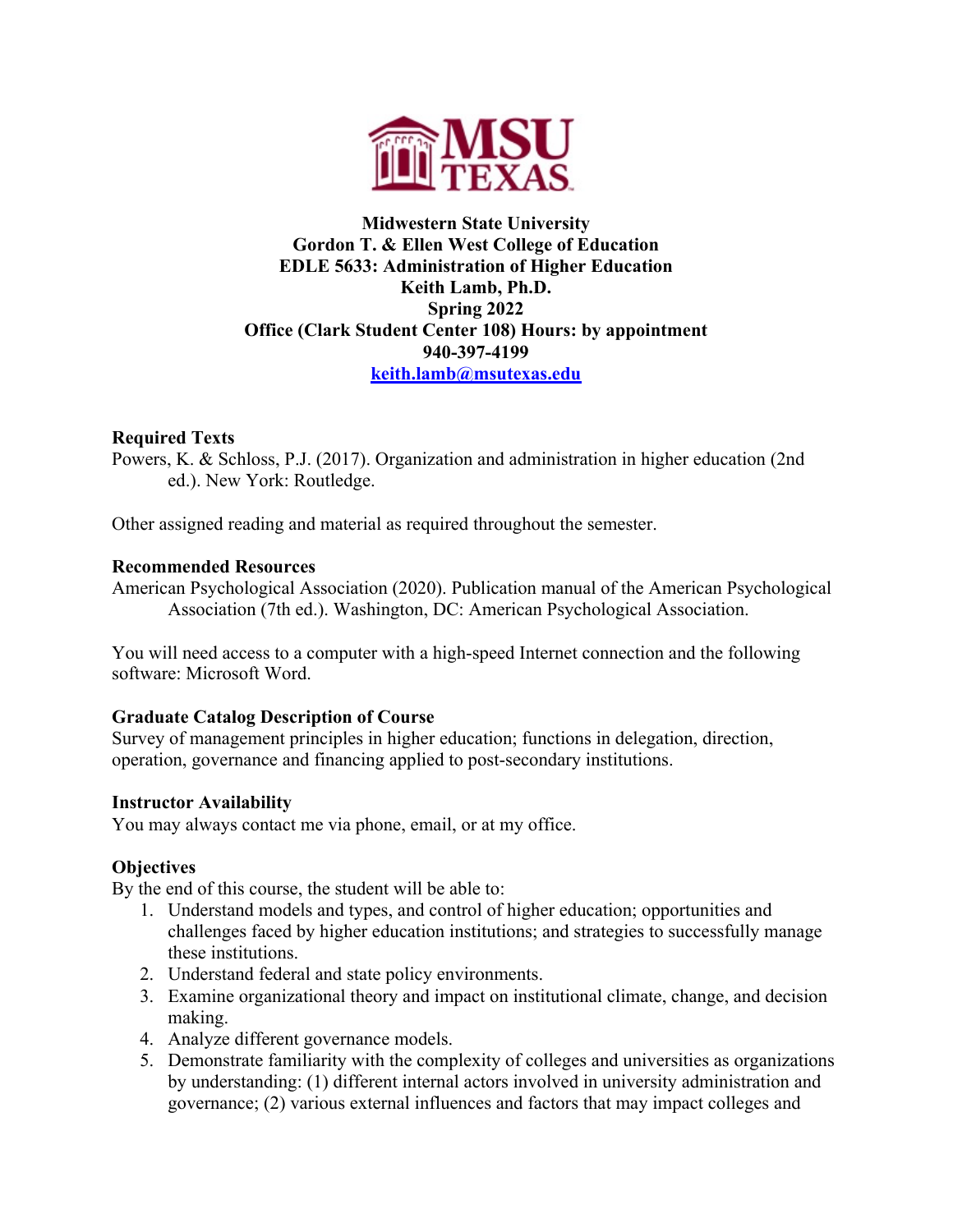universities; and (3) multiple cultures and norms that develop within and across organizations.

6. Explore different sources of revenue, including tuition, fees, state support, federal support, auxiliary, grants, and gifts. Understand basic tenants of fund accounting and impact on different sources of revenue.

#### **Course Structure**

This is a structured course with weekly material delivered in D2L. There is a learning module in Desire2Learn for each week of the course (Monday – Sunday). The module for each week will appear on your course homepage. Within each module, you will find supplemental readings, discussions, and the like. Similarly, the "content" function in Desire2Learn contains an outline of the course, and each week will appear when the content is ready.

Week 1 (January 10 - 16) *Course introduction*

- Week 2 (January 17 23) *Types and range of IHEs*
	- 1. Text: chapter 1
- Week 3 (January 24 30) *IHE Leadership Positions* 1. Text: chapter 2

Week 4 (January 31 – February 6) *Governance*

- 1. Text: chapter 3
- 2. IHE Identification Paper due

Week 5 (February 7 - 13)

*Human Resources*

1. Text: chapter 4

Week 6 (February 14 - 20) *Student Governance*

1. Text: chapter 5

Week 7 (February 21 - 27) *Strategic Planning*

- 1. Text: chapter 6
- 2. Current Issues Analysis #1 due

Week 8 (February 28 – March 6) *Budget Process* 1. Text: chapter 7